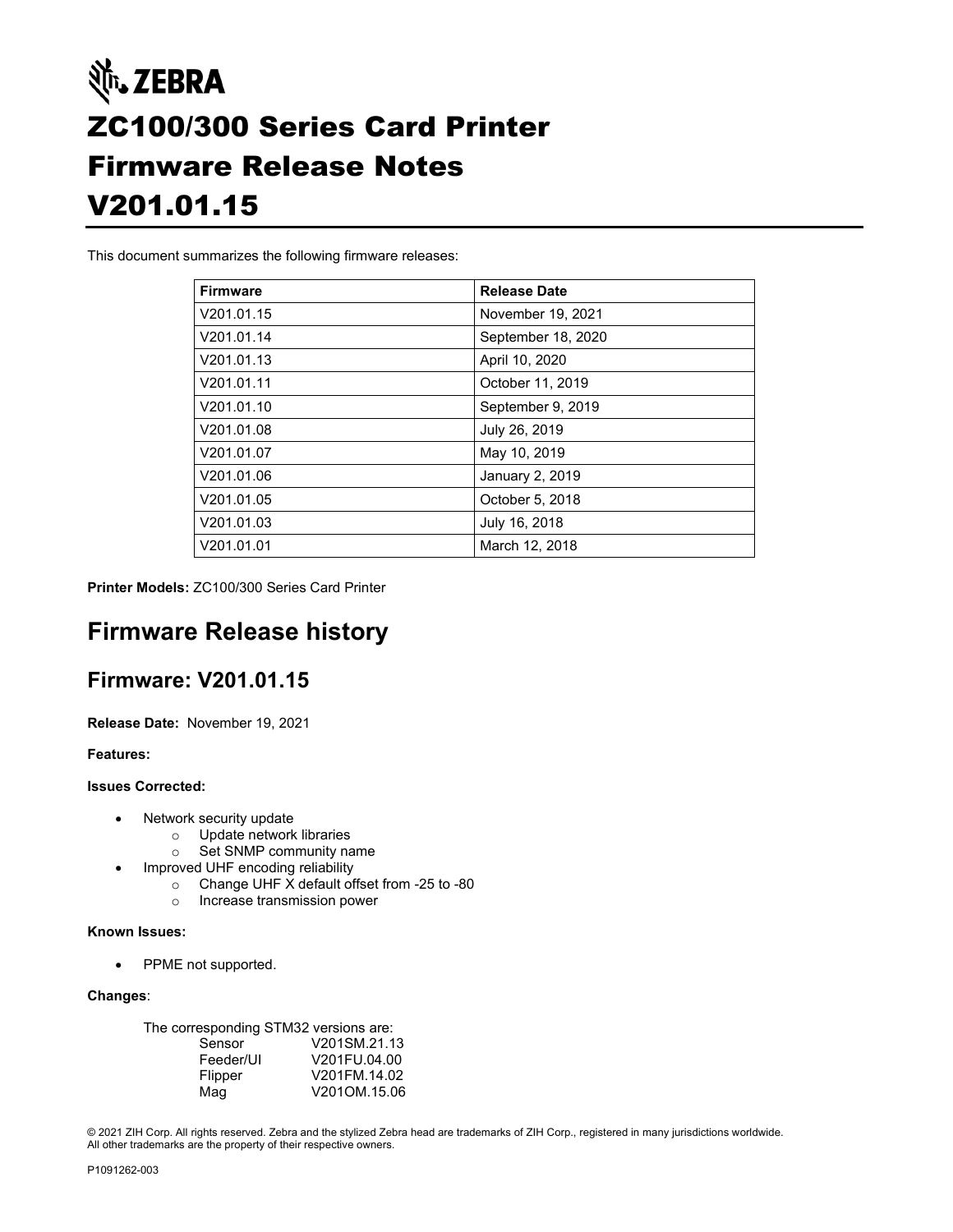**Release Date:** September 18, 2020

#### **Features:**

• Added Mexico to the UHF Country Code list.

#### **Issues Corrected:**

• Resolved a printhead motion error that sometimes occurred when printing with monochrome ribbon, depending on the image location on the card.

#### **Known Issues:**

• No.

#### **Changes**:

The STM32 versions in 201.01.14 are:

- Sensor V201SM.21.13
- Feeder/UI V201FU.04.00
- Flipper V201FM.14.02
- Mag V201OM.15.06

# **Firmware: V201.01.13**

**Release Date:** April 10, 2020

#### **Features:**

• Remove support for transparent card sensing.

#### **Issues Corrected:**

- Improve webpage loading speed on slow networks.
- Resolve faint white line occasionally printed on selected images when printing with full YMC panels.
- Improve flipper performance, reducing card jams.

#### **Known Issues:**

• No.

#### **Changes**:

The STM32 versions in 201.01.12 are:

- Sensor V201SM.21.13
- Feeder/UI V201FU.04.00
- Flipper V201FM.14.02
- Mag V201OM.15.06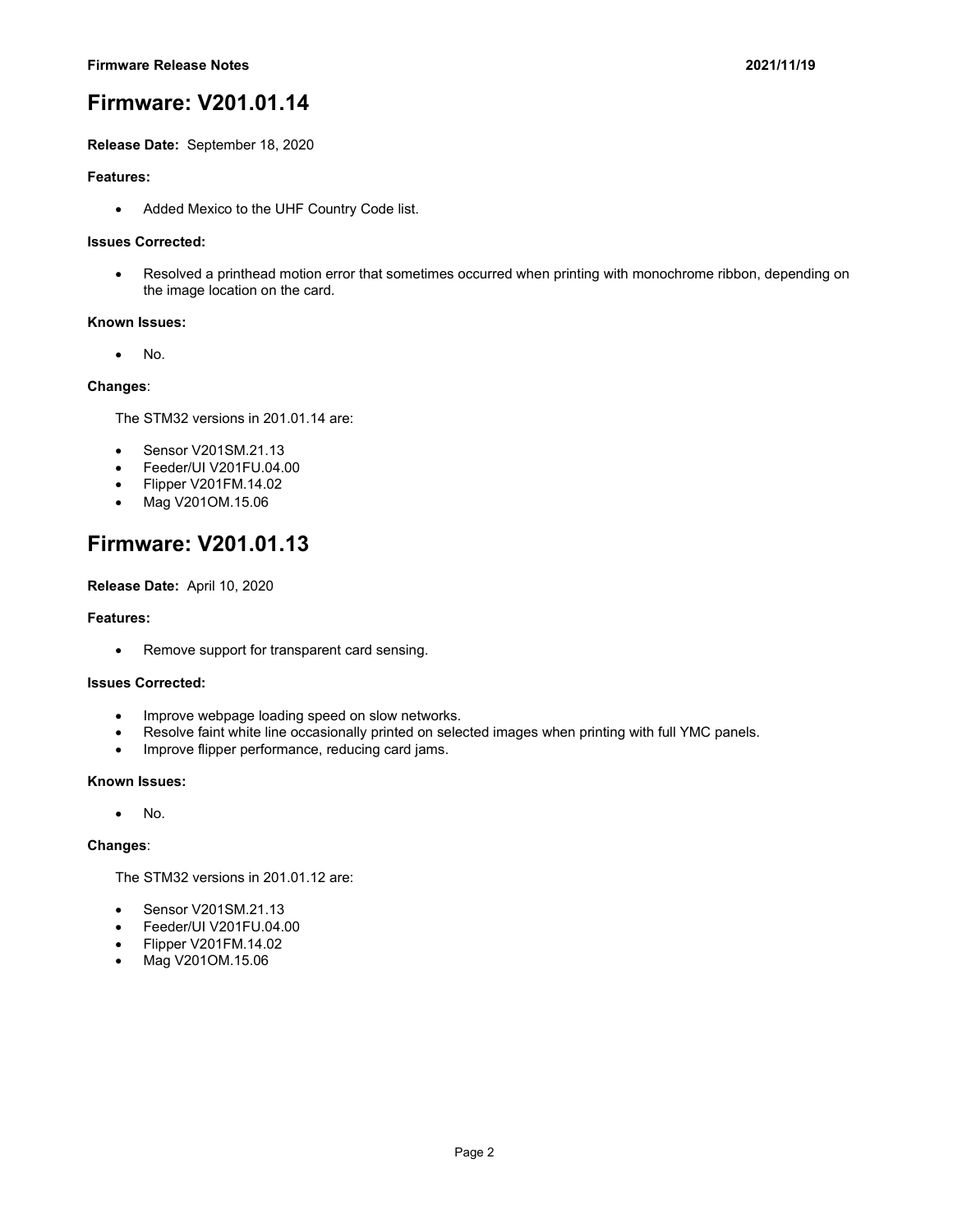**Release Date:** October 11, 2019

#### **Features:**

• Firmware download speed improvement through Printer Web Server Pages.

#### **Issues Corrected:**

• None

#### **Known Issues:**

• Image placement and mis-registration degradation with transparent cards.

#### **Changes**:

The STM32 versions in 201.01.11 are:

- Sensor V201SM.21.12.7702
- Feeder/UI V201FU.04.00.0000
- Flipper V201FM.14.01.7771
- Mag V201OM.15.06.7685

# **Firmware: V201.01.10**

**Release Date:** September 9, 2019

#### **Features:**

• None

#### **Issues Corrected:**

• Printer may fail to authenticate ribbon in some use cases.

#### **Known Issues:**

• Image placement and mis-registration degradation with transparent cards.

#### **Changes**:

The STM32 versions in 201.01.10 are:

- Sensor V201SM.21.12
- Feeder/UI V201FU.04.00
- Flipper V201FM.13.01
- Mag V201OM.15.06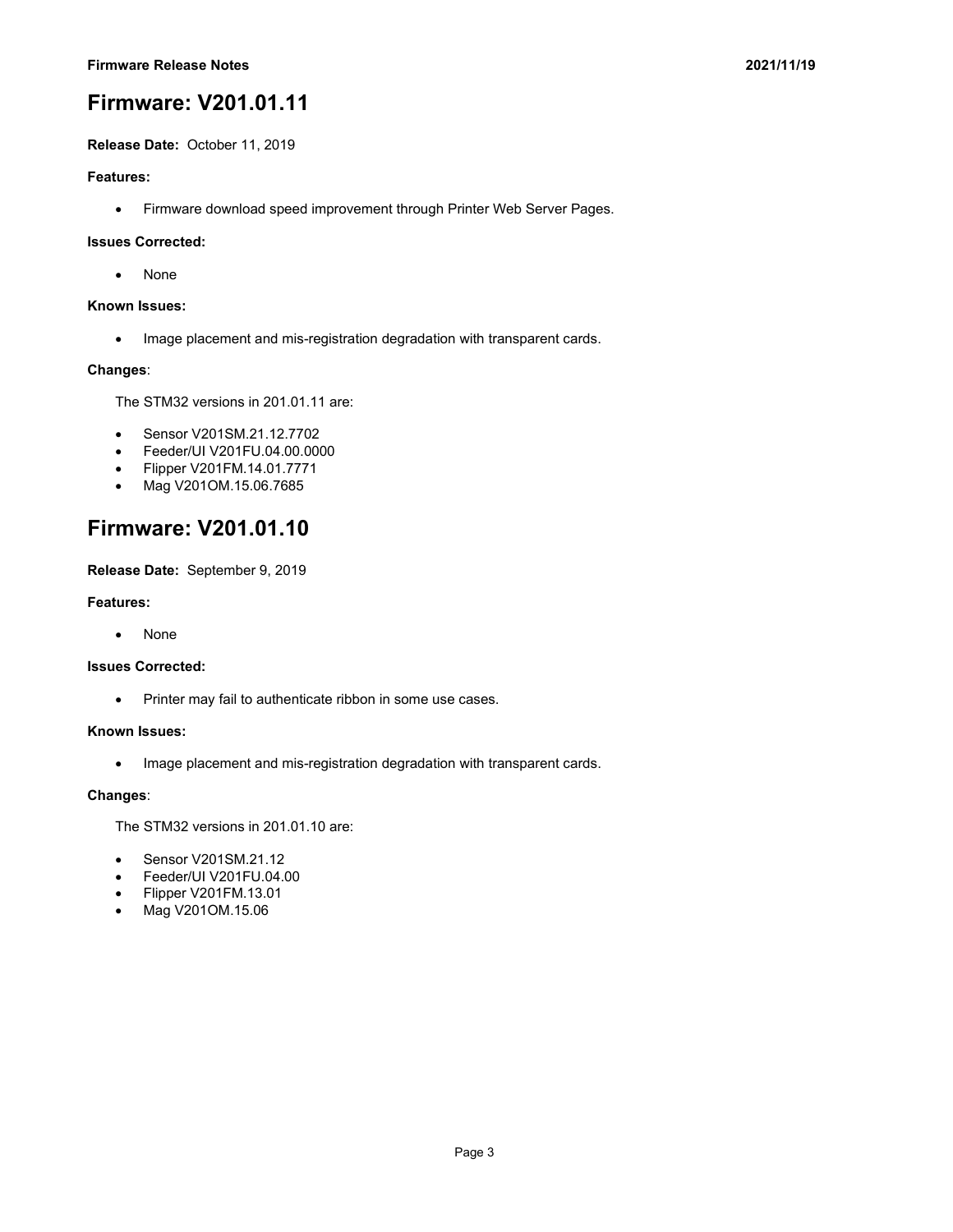**Release Date:** July 26, 2019

#### **Features:**

- Transparent card support
	- o Monochrome and spot color printing recommended
- Printer Web Server Pages
	- o Full printer configuration with Security features

#### **Issues Corrected:**

- A ribbon jam may occur when printing a bitmap image with the YMCKLL ribbon (fixed with 1.07.00 Driver).
- Printer must be power cycled if cleaning is cancelled before the ribbon is removed.
- With the Wireless option installed, the Zebra splash screen may not turn off after printer initialization completes.
- If one of the magnetic encoding tracks fails to encode, a Mag Verify error is not being declared during verification (user not notified of error).
- When a 9002 Mag Write Error or 9004 No Mag Stripe error occurs while the printer is in Manual Feed mode, the light pipe does not light up after the error and the user is unable to immediately insert another card to retry the job.

#### **Known Issues:**

• Image placement and mis-registration degradation with transparent cards.

#### **Changes**:

The STM32 versions in 201.01.08 are:

- Sensor V201SM.21.12
- Feeder/UI V201FU.04.00
- Flipper V201FM.13.01
- Mag V201OM.15.06

# **Firmware: V201.01.07**

#### **Release Date:** May 10, 2019

#### **Features:**

- UHF Encoding support
- UHF Encoding over Ethernet support
- PPME Support

#### **Issues Corrected:**

- Monochrome image length is longer than K panel image length (on average, 4 pixels longer).
- Silver panel of SDYMCKO ribbon may not be detected properly at beginning of roll.
- White monochrome ribbon fails to synchronize.
- When encoding a card with no magnetic stripe, the printer will not present a No Mag Stripe error.
- When using hex encoding, data encoded on the card does not match the data sent to the printer (customer is not notified that card is incorrectly encoded).
- Printhead motion error occurs when printing certain images with half panel ribbon.

#### **Known Issues:**

- A ribbon jam may occur when printing a bitmap image with the YMCKLL ribbon (reduce L panel intensity to prevent ribbon jam).
- Printer must be power cycled if cleaning is cancelled before the ribbon is removed.
- With the Wireless option installed, the Zebra splash screen may not turn off after printer initialization completes (power cycle printer to run initialization again).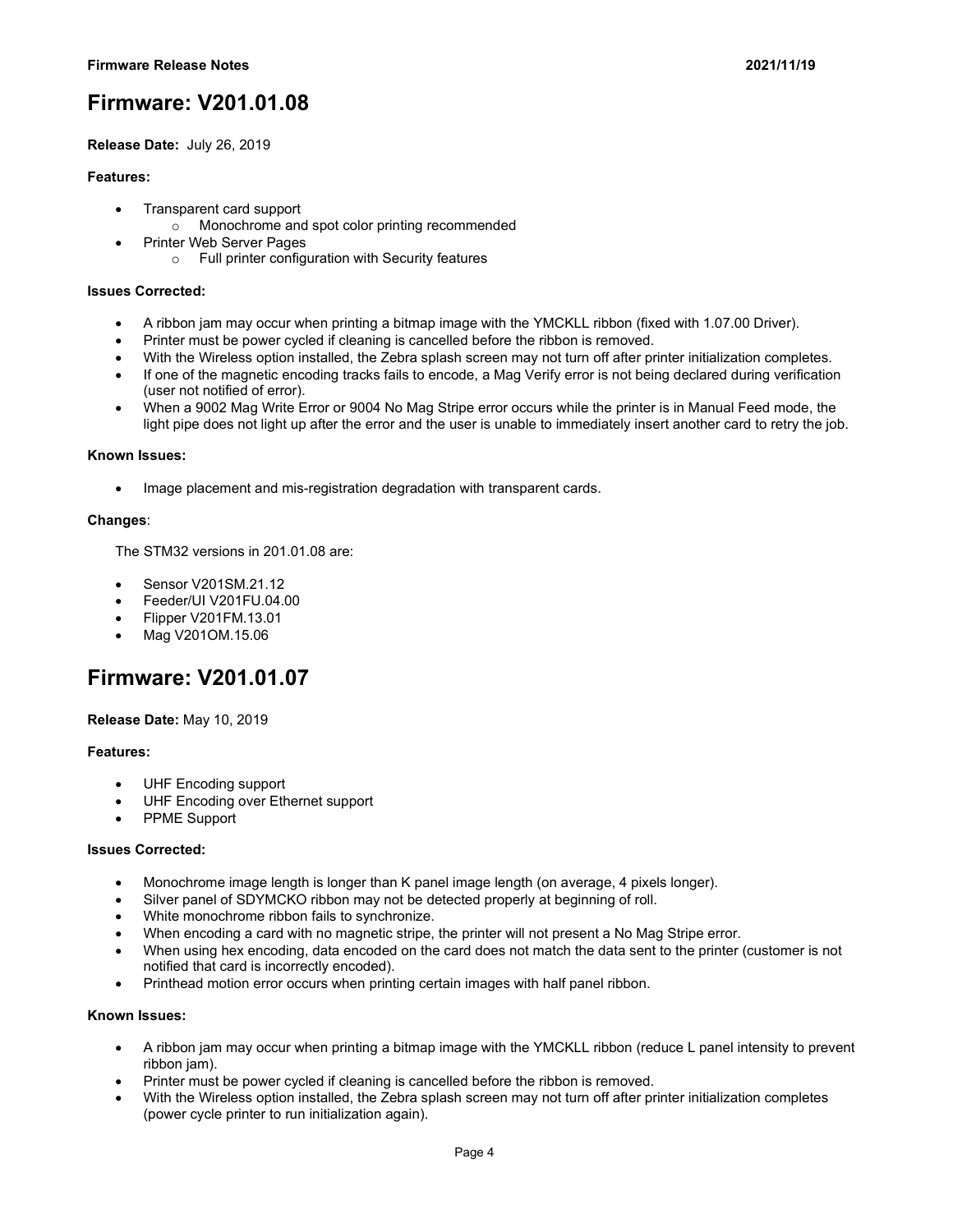#### **Firmware Release Notes 2021/11/19**

- If one of the magnetic encoding tracks fails to encode, a Mag Verify error is not being declared during verification (user not notified of error).
- When a 9002 Mag Write Error or 9004 No Mag Stripe error occurs while the printer is in Manual Feed mode, the light pipe does not light up after the error and the user is unable to immediately insert another card to retry the job (open and close the input hopper after the failure to activate the light pipe and a card can be inserted).

#### **Changes**:

The STM32 versions in 201.01.07 are:

- Sensor V201SM.20.04
- Feeder/UI V201FU.04.00
- Flipper V201FM.13.01
- Mag V201OM.15.04

# **Firmware: V201.01.06**

#### **Release Date: January 2, 2019**

#### **Features:**

None.

#### **Issues Corrected:**

• Print artifacts, white or black horizontal lines across card, noted in rare instances when upgrading from FW V201.01.03 to FW V201.01.05.

#### **Known Issues:**

- When a new KdO ribbon is loaded, the ribbon synchronizes, it is possible that the image count does not decrement during synchronization (extra images on ribbon compensate for ribbon/counter offset of 1).
- Monochrome image length is longer than K panel image length (on average, 4 pixels longer).
- A ribbon jam may occur when printing a bitmap image with the YMCKLL ribbon (reduce L panel intensity to prevent ribbon jam).
- The silver panel of SDYMCKO ribbon may not be detected properly at beginning of roll (advance ribbon 5–10 panel sets and sensor should detect ribbon).
- When encoding a card with no magnetic stripe, the printer will not present a No Mag Stripe error.
- When using hex encoding, data encoded on the card does not match the data sent to the printer (customer is not notified that card is incorrectly encoded).
- Printer must be power cycled if cleaning is cancelled before the ribbon is removed.

#### **Changes**:

The STM32 versions in 201.01.05 are:

- Sensor V201SM.20.00
- Feeder/UI V201FU.04.00
- Flipper V201FM.13.01
- Mag V201OM.15.04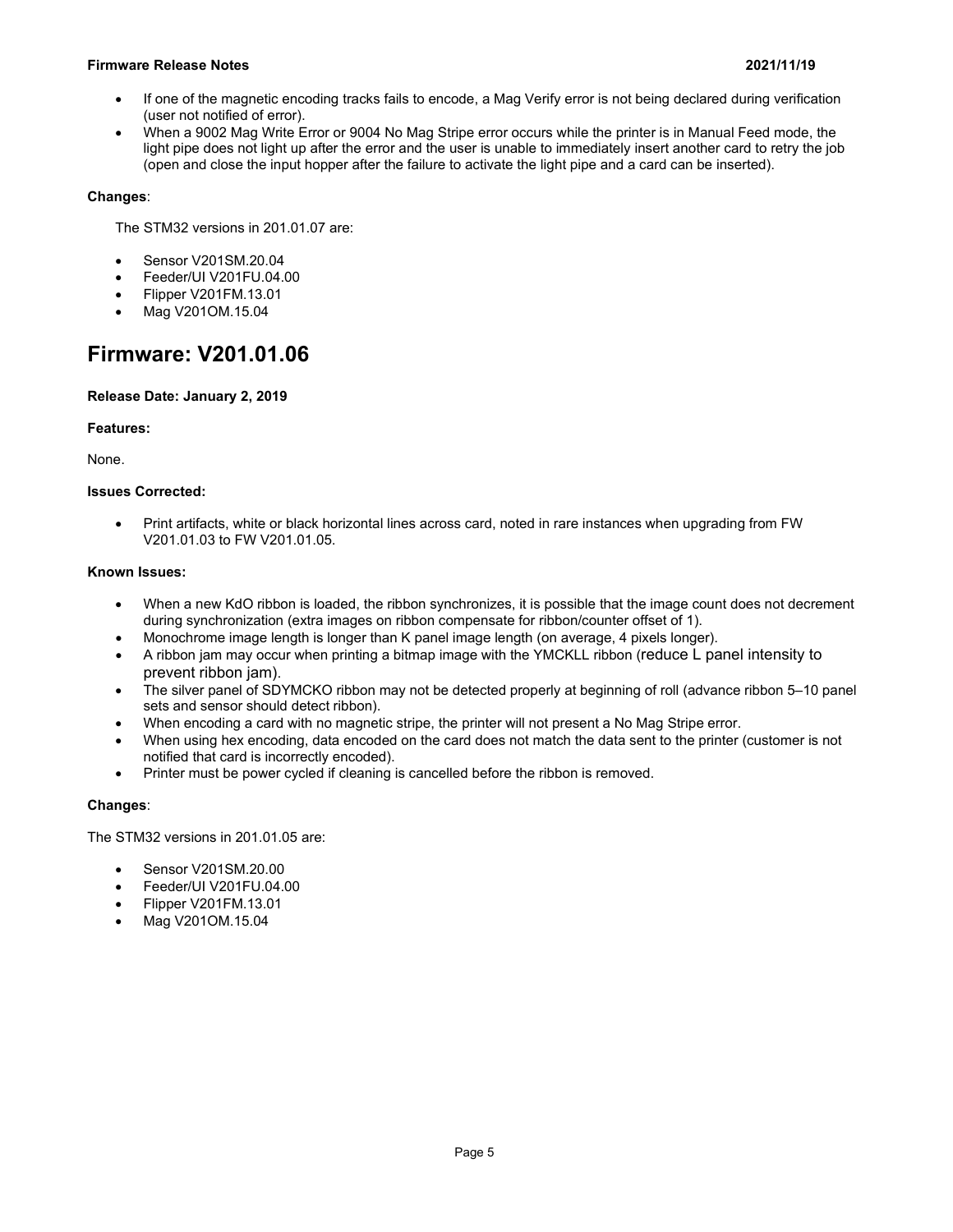#### **Release Date: October 5, 2018**

#### **Features**:

- Wireless connectivity support.
- Magnetic stripe encoding improvements.
	- o Magnetic stripe DSP (Digital Signal Processing) improvements.
	- o Magnetic stripe erase before encoding option.
	- S-NTP (Simple Network Time Protocol) support.
- SNMP MIB (Simple Network Management Protocol, Management Information Base) updates.
	- o Improved support for SNMP device management over a network.

#### **Issues Corrected**:

- Image offset between S and YMC panels when printing with the SDYMCKO ribbon.
- K panel light printing with SDYMCKO ribbon when not printing over dye receptive panel.
- Card Jam occurs when the print job is missing required elements.
- Printing a sample card from the OCP when the printer is in Manual Feed mode results in a Card Feed Fail message.
- Switching DHCP off or on from the USB connection while Ethernet is also connected results in the USB connection going offline.
- With SNMP off, the printer is still discoverable after power cycling the printer.

#### **Known Issues**:

- When a new KdO ribbon is loaded, the ribbon synchronizes, it is possible that the image count does not decrement during synchronization (extra images on ribbon compensate for ribbon/counter offset of 1).
- Monochrome image length is longer than K panel image length (on average, 4 pixels longer).
- A ribbon jam may occur when printing a bitmap image with the YMCKLL ribbon (reduce L panel intensity to prevent ribbon jam).
- The silver panel of SDYMCKO ribbon may not be detected properly at beginning of roll (advance ribbon 5–10 panel sets and sensor should detect ribbon).
- When encoding a card with no magnetic stripe, the printer will not present a No Mag Stripe error.
- When using hex encoding, data encoded on the card does not match the data sent to the printer (customer is not notified that card is incorrectly encoded).
- Printer must be power cycled if cleaning is cancelled before the ribbon is removed.

#### **Changes**:

The STM32 versions in 201.01.05 are:

- Sensor V201SM.20.00
- Feeder/UI V201FU.04.00
- Flipper V201FM.13.01
- Mag V201OM.15.04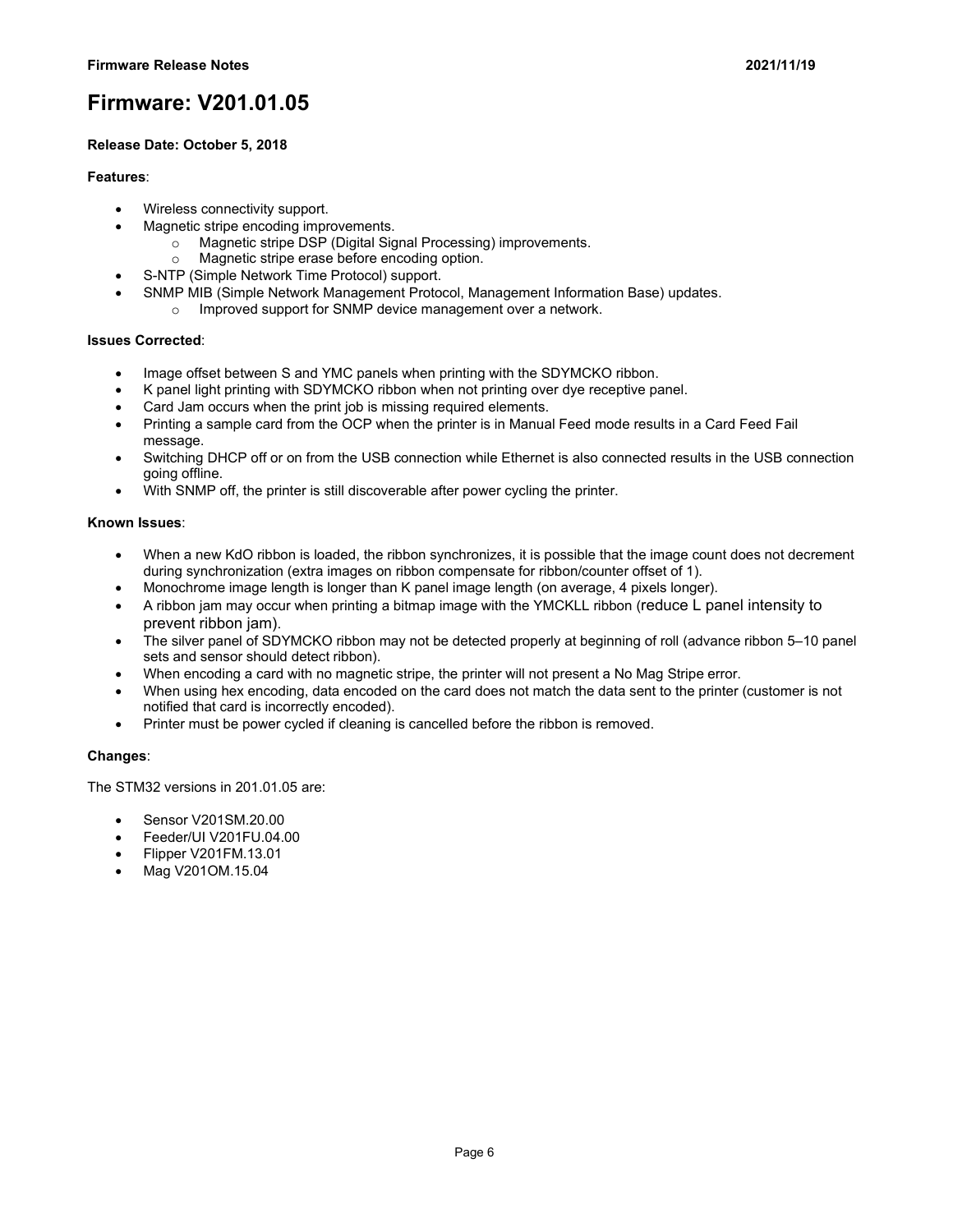#### **Release Date: July 16,2018**

#### **Features**:

- Ribbon synchronization optimizations. To conserve ribbon panels, the printer will no longer synchronize ribbon when:
	- $\circ$  Printer powers up to Reject Bin Full and Clean Printer errors.<br>  $\circ$  Printer initializes to any error that occurs before ribbon sync.
	- Printer initializes to any error that occurs before ribbon sync.
	- Support for third-party Zebra Integration Pocket (ZIP) contactless smart card encoder.
- Support for smart card Encoding over Ethernet (EoE).
- Driver support for bit map image printer using the new YMCKLL (Long Life) ribbon.
- Cleaning routine improvements for the manual feed roller, printhead, and magnetic stripe encoder.

#### **Issues Corrected**:

- Sample cards printed from the operator control panel (OCP) using ribbon types other than YMCKO are not appropriate for all the respective ribbon types and do not use all the panels available (such as SDYMCKO).
- Varnish bleed when printing a bitmap image with the long life YMCKLL ribbon.
- Two panels sets are being consumed during ribbon synchronization with KdO and KrO ribbon (expected printer operation for two-panel ribbons, extra ribbon panels included to compensate).
- Printer lock-up error when printing a test card from the OCP using a KdO or KrO ribbon is cleared by a power cycle.
- Power LED behavior is incorrect as it turns red whenever an error is present in the printer.

#### **Known Issues**:

- Image offset between S and YMC panels when printing with the SDYMCKO ribbon.
- K panel light printing with SDYMCKO ribbon when not printing over dye receptive panel.
- Card Jam occurs when the print job is missing required elements (SDYMCKO test card missing required elements).
- New KdO ribbon inserted on the clear leader only synchronizes 1 panel set and the remaining image count does not decrement (extra images on ribbon compensate for ribbon/counter offset of 1).
- Monochrome image length is longer than K panel image length (on average, 4 pixels longer).
- Printing a sample card from the OCP when the printer is in Manual Feed mode results in a Card Feed Fail message (place cards in hopper before printing sample cards from the OCP).
- Printer must be power cycled if cleaning is cancelled before the ribbon is removed.
- Switching DHCP off or on from the USB connection while Ethernet is also connected results in the USB connection going offline (turn printer off/on to clear).
- With SNMP off, the printer is still discoverable after power cycling the printer.

#### **Changes**:

The STM32 versions in 201.01.03 are:

- Sensor V201SM.20.00
- Feeder/UI V201FU.04.00
- Flipper V201FM.13.00
- Mag V201OM.14.00